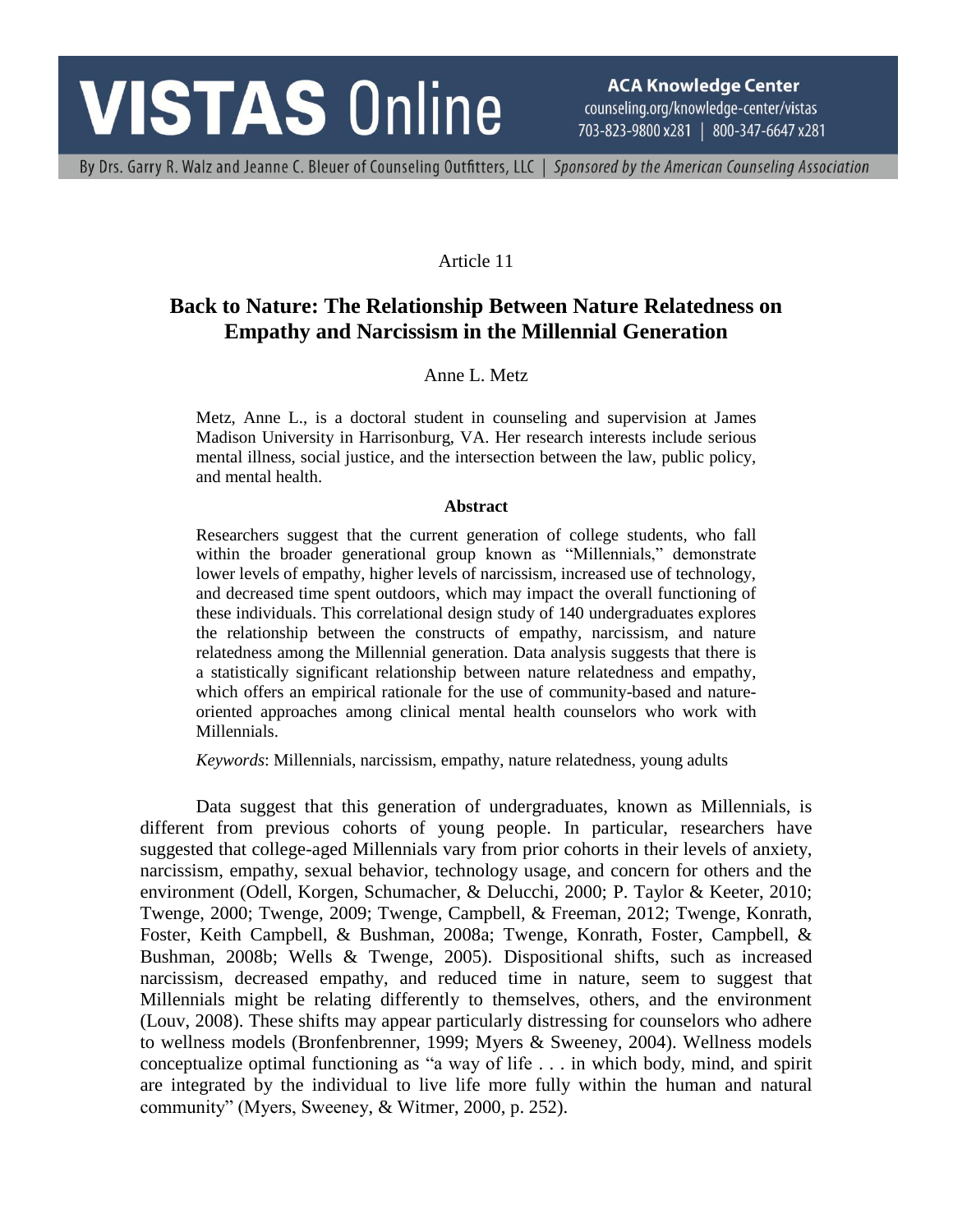To quantify the difference in how Millennials relate to themselves, others, and the environment, this study explores the relationship between three generationally variant constructs: narcissism, empathy, and nature relatedness. These particular constructs were selected because they provide insights into how Millennials relate to themselves (narcissism), to others (empathy), and to the environment (nature relatedness). Establishing a relationship between these constructs will offer a clearer picture of how these changing attitudes influence one another and what impact they may hold for Millennial functioning. Providing empirical evidence of a relationship between narcissism, empathy, and nature relatedness will help clinicians who work with Millennials make informed decisions regarding appropriate interventions in treatment.

## **Literature Review**

## **The Millennial Generation**

Known as the Millennials or Generation Me, this label refers to the 95 million Americans born between 1982 and 2001 (Howe & Strauss, 2000). To understand how larger social, cultural, and political forces influence the Millennial personality, it is necessary to separate age from generation. Generational research attempts to isolate traits that are found in youth generally from those that are unique to people born during a particular era. These distinctions between age and generation are most readily accomplished through time-lag or cohort studies, which are a useful proxy for the sociocultural environment of different time periods (Stewart & Healy, 1989; Twenge, 2000). By using the method of cross-temporal meta-analysis, researchers correlate the mean scores on a measure with the year of data collection. After weighing for sample size, it is possible to assess changes over time on particular measures (Konrath, 2011).

Researchers studying the Millennials used cross-temporal meta-analysis to find differences in the social and cultural self-conceptions of this generation. The literature points to variations in levels of narcissism, empathy, and concern for others and the environment among Millennials as compared to prior cohorts of college students (Twenge, 2000; Twenge et al., 2012; Twenge et al., 2008a; Wells & Twenge, 2005). These changes are striking because they suggest that Millennials may be connecting differently to themselves, to others, and to the environment. If they are connecting differently, these dispositional changes may influence the reciprocal relationships that wellness models identify as constitutive of optimal functioning (Bronfenbrenner, 1999; Reese & Myers, 2012). In other words, the less one can connect, the worse one functions.

## **Narcissism**

The traits that define narcissism include, first, a positive and inflated view of the self with a focus on qualities such as power, physical attractiveness, and importance (Twenge et al., 2008a). Second, individuals with high levels of narcissistic characteristics possess a type of social extraversion that is marked by low interest in forming emotional intimacies with others (Twenge et al., 2008a). Third, those with narcissistic qualities exhibit a range of "self-regulation efforts aimed at enhancing the self," (Twenge et al., 2008a, p. 876), which can include taking credit from others, attention-seeking, pursuing high-status romantic partners or public glory (Twenge et al., 2008a).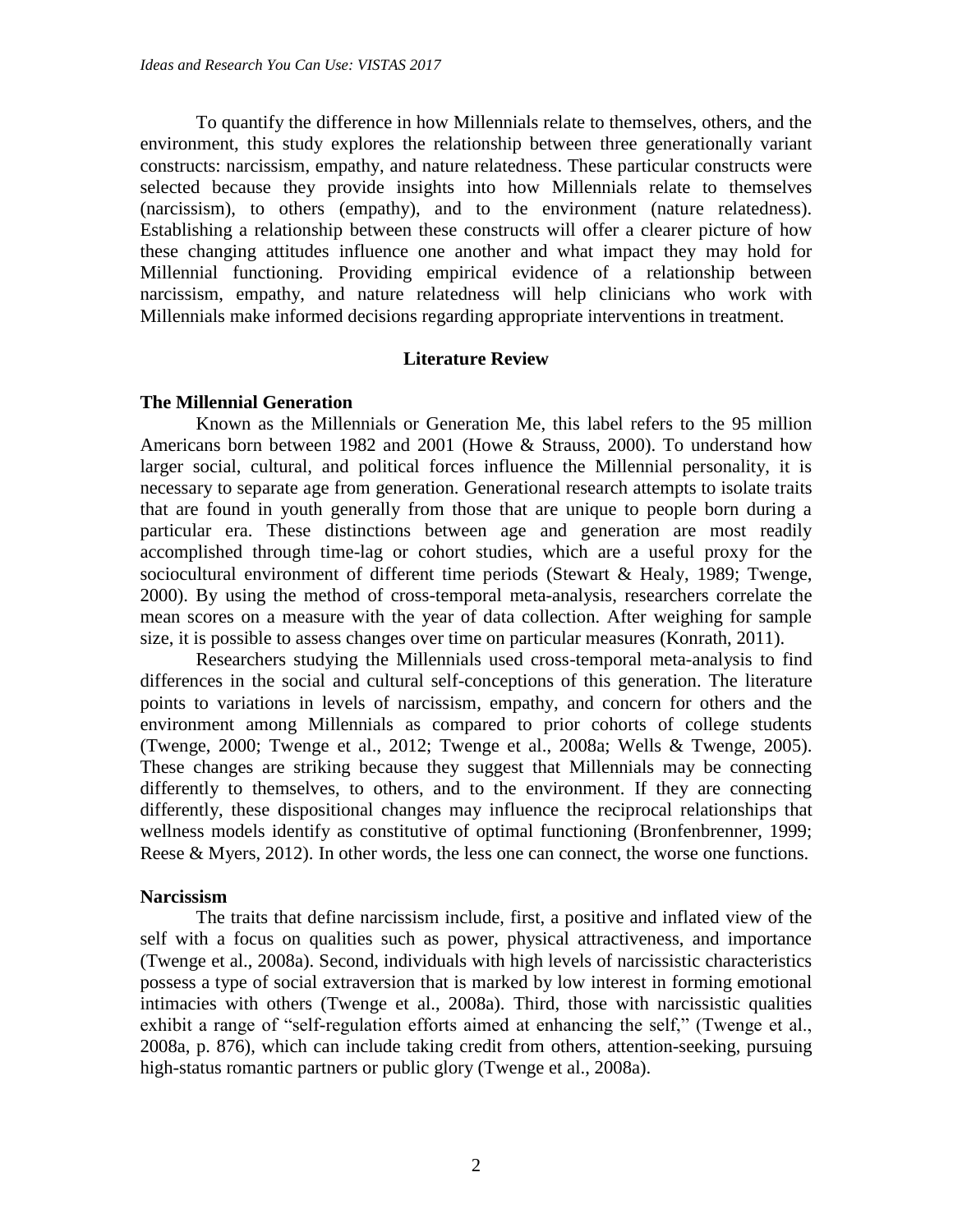A review of the literature suggests that the average college student now exhibits higher measures of narcissistic characteristics than his or her predecessors did in the early 1980s. In a 2008 meta-analysis of 85 samples of Narcissistic Personality Inventory (NPI-40) scores taken from 16,475 college students between the years 1979 to 2006, Twenge et al. (2008a) concluded that mean narcissism scores were significantly correlated with year of data collection when weighted by sample size ( $\beta = .53$ ,  $p < .001$ ). The mean NPI-40 score also appeared to increase by 0.33 standard deviation since 1982. In the same peerreviewed meta-analysis, the researchers found that nearly two thirds of recent students had higher means scores on the NPI-16 as compared to student samples taken between the years of 1979–1985 (Twenge et al., 2008a), a 30% increase in narcissistic traits between Generation X, born 1965–1981 (Howe & Strauss, 2000), and the Millennials, born 1982–2001 (Twenge et al., 2008a).

However, if narcissistic qualities are on the increase with the current generation of college students, is that necessarily a bad thing? Narcissism is, after all, associated with some prosocial values such as extraversion (Campbell, Rudich, & Sedikides, 2002). On an individual level, narcissistic qualities might offer some benefits for the person. But how might increasing narcissism impact the reciprocal relationship between people, communities, and the natural world? Campbell, Bush, Brunell, and Shelton (2005) argued that narcissism positively relates to acquisitive goals, which provide some benefit to the self, but at the cost to other individuals and the common good. Twenge et al. (2012) also suggested that the decline in wanting to protect the environment was especially steep in Millennials as compared to other generations.

#### **Empathy**

Empathy as a construct comes to us from the German word *einfulung* or "feeling into" (May, 1989). Previous research on empathy suggests some difficultly in defining this construct. Early theory suggested that empathy was a cognitive capacity for imagining the emotional states of others (Borke, 1971; Konrath, 2011). Other social scientists defined empathy as an affective mechanism (Batson & Shaw, 1991; Miller, 1989). Feshbach and Roe (1968) suggested that empathy is the direct experience of another person's emotions. In addition to the cognitive and affective dimensions of empathy, recent discoveries in neuroscience suggest that empathy might be the product of the brain's mirror neuron system. Mirror neurons "are a class of neurons, originally discovered in the premotor cortex of monkeys, that discharge both when individuals perform a given motor act and when they observe others perform that same motor act" (Rizzolatti & Craighero, 2004, p. 169). The mirror neurons allow us to make sense of the actions, emotions or sensations in the world see by activating our own internal representations of these states (Freedberg & Gallese, 2007).

While the literature suggests that empathy can be defined in many ways, the one essential feature common to all definitions is the idea that one can experience a connection with those whose lives who are not necessarily linked to one's own (Decety  $\&$ Lamm, 2006; Lamm, Batson, & Decety, 2007). Alfred Adler suggested that "empathy is a necessary element in connecting to others, including a sense of other that extends beyond the human" (as cited in Ansbacher, 1991, p. 31).

A cross-temporal meta-analysis of 72 samples of American college students who took at least one of the subscales of the Interpersonal Reactivity Index (IRI) between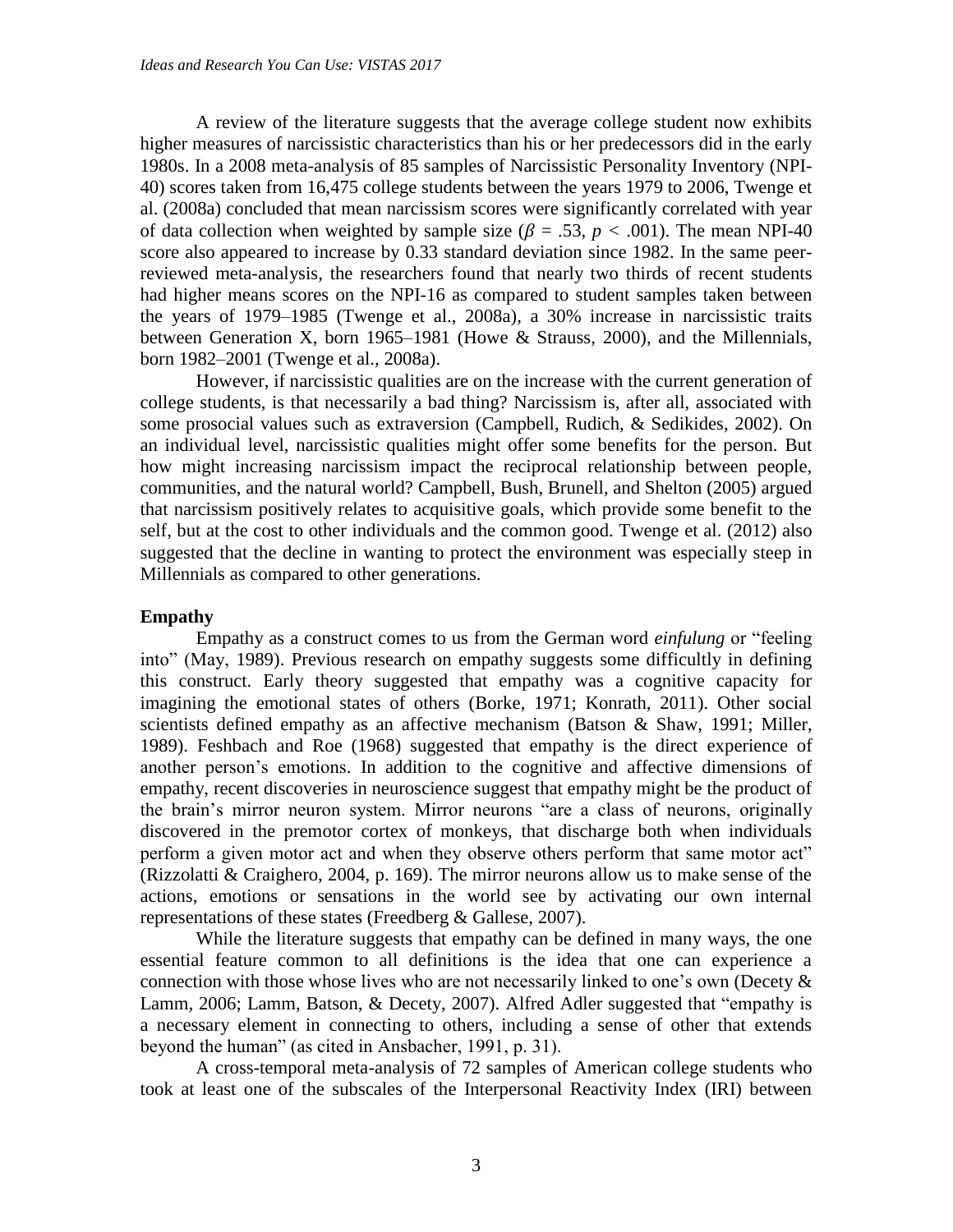1979 and 2009 (total N 13,737) found that current college students scored significantly lower on empathy scales than their predecessors 20 to 30 years ago (Konrath, 2011). This peer-reviewed meta-analysis concluded that Millennials exhibited a 48% decrease in empathy over the generations studied over the past 20 years. This data suggests that college students today are less likely to agree with statements such as, "I often have tender, concerned feelings for people less fortunate than me" (EC) or, "I sometimes try to understand my friends better by imagining how things look from their perspective" when compared to college students in the late 1970s and 1980s (Konrath, 2011).

## **Nature Relatedness**

Evolutionary biologist E. O. Wilson suggested in his *biophilia hypothesis* that human beings possess "the innate tendency to affiliate with life and lifelike processes" (1984, p. 1). The human connection to nature also emerges in counseling literature. Reese and Myers (2012) proposed adding an additional factor to the Indivisible Self Model (Myers & Sweeney, 2004) called EcoWellness, which emphasizes the connections between "people and nature and the impact of those connections" (Reese & Myers, 2012, p. 401). Because EcoWellness is at this point conceptual rather than actual, a review of the literature suggests many researchers prefer the construct of nature relatedness (Nisbet, Zelenski, & Murphy, 2011; Nisbet, Zelenski, & Murphy, 2009; Weinstein, Przybylski, & Ryan, 2009). The concept of nature relatedness captures people's individual levels of connection with the natural world (Nisbet, Zelenski, & Murphy, 2009). Nature relatedness is a trait-like quality that speaks to "an understanding of the importance of all aspects of nature, even those that are not aesthetically appealing to humans" (Nisbet et al., 2009, p. 718).

At present, there is no research suggesting that nature relatedness has declined with the Millennial generation. However, researchers have noticed that Millennials spend less time outdoors than previous generations (Bratman et al., 2012). The second feature indicative of nature relatedness decline is that Millennials also seem to care less for the environment than previous generations. Comparing samples from *Monitoring the Future* and the *American Freshman Survey* against established measures of life goals, Twenge et al. (2012) reported that Millennials rated extrinsic goals, such as being financially well off, as much more important than intrinsic goals, such as finding purpose and becoming involved in programs to clean up the environment. This shift in attitudes aligns with previous research linking exposure and concern (Aberson, Shoemaker, & Tomolillo, 2004; Rudman, 2004).

#### **Dispositional Changes Among the Millennial generation**

As these studies demonstrate, Millennials with higher narcissism, lower empathy, and greater disconnection from nature may find it difficult to connect with the experience of others and with the broader world. At this point, causal explanations are largely speculative. The two most prominent explanations for these changes tend to focus on the rise of technology and the decreasing amount of time spent in the natural world. These explanations hinge on the insight that there is a reciprocal relationship between personality and the environment (Gentile, Twenge, & Campbell, 2010; Twenge & Nolen-Hoeksema, 2002; Twenge et al., 2012).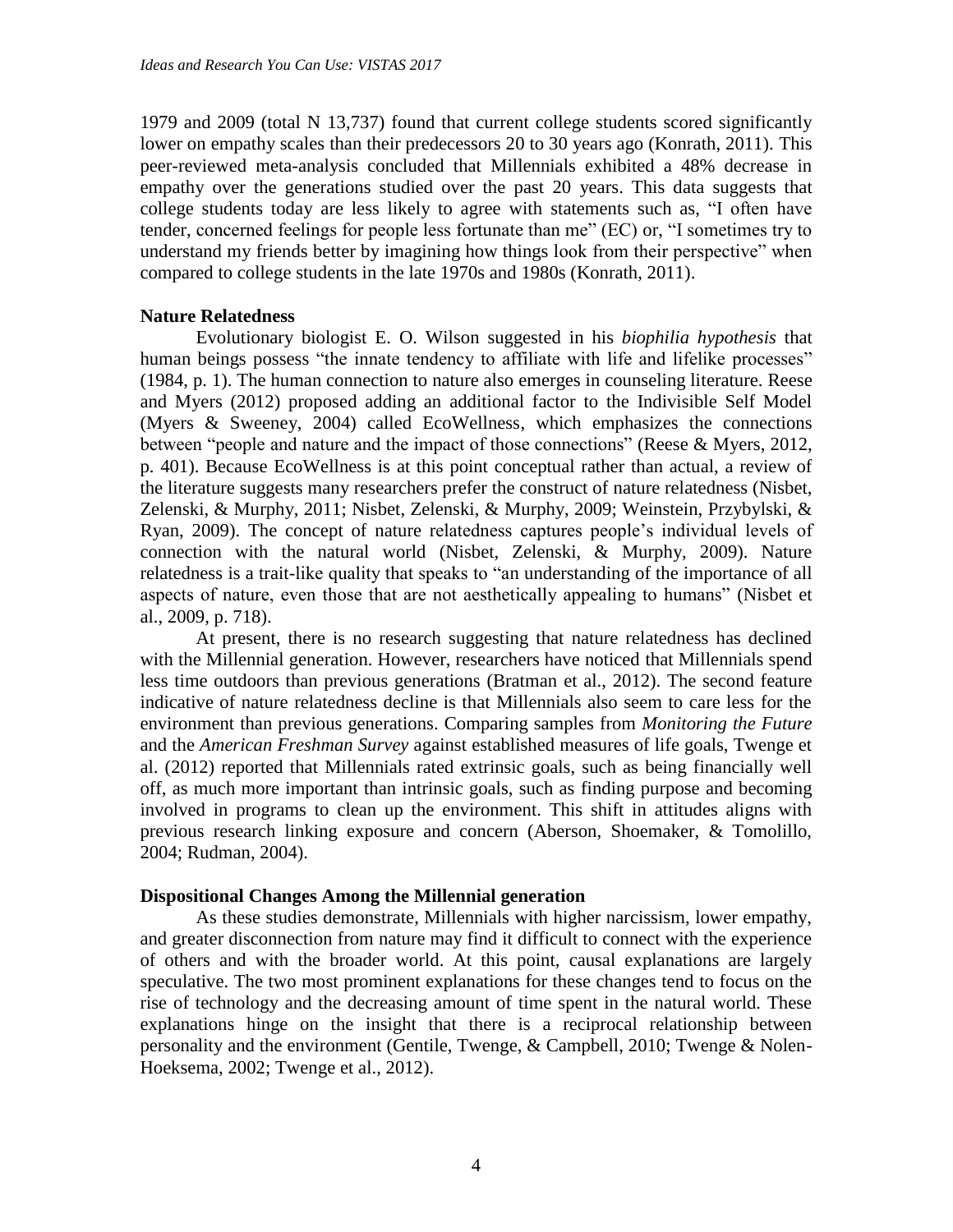While researchers and popular writers disagree about many trends within the Millennials, they do agree that this cohort is the most technologically-connected generation to date. College students in the United States engage in some type of media accessing-technology an estimated 9.5 hours per day (Odell et al., 2000). More than eight in 10 Millennials say they sleep with a cell phone next to the bed (P. Taylor & Keeter, 2010). Combining Internet, telephone, text messaging, and television usage, there has been a 350% increase in exposure to information in the past 30 years (Bohn & Short, 2009). Furthermore, this particular generation has grown up at a time when people generally experience less contact with nature than any previous generation, with nearly 90% of Millennials' lives spent inside buildings (Bratman et al., 2012).

Current theory supports the notion that optimal health is reciprocally related to a person's engagement with the self, others, and the environment (Myers & Sweeney, 2004). Technology use and the move indoors appear to have changed how Millennials relate to all three of these dimensions (Selhub & Logan, 2012). As previously mentioned, generational researchers have identified several specific changes among this current cohort of young people such as increased narcissism, decreased empathy, and less time in nature. As counselors interested in promoting wellness among individuals and communities, there is a compelling argument for understanding the connection between these changes so that we might mitigate their impact on the functioning of clients. The purpose of this study is to identify the relationship between narcissism, empathy, and nature relatedness in the Millennial generation so that clinicians might select interventions that could ameliorate these changes. Armed with a more accurate understanding of the distinctive characteristics of this cohort, clinicians can more appropriately address and mitigate these alarming trends.

Because causality is nearly impossible to isolate, correlation between phenomena can be a valuable way to make sense of broader changes. Prior studies indicate that narcissism and empathy are negatively related (Watson, Biderman, & Sawrie, 1994; Watson, Grisham, Trotter, & Biderman, 1984). Previous research also indicates that nature connectedness was consistently associated with prosocial qualities such as autonomy, personal growth, purpose in life, and positive affect (Cervinka, Röderer, & Hefler, 2012; Nisbet et al., 2011; Zelenski, & Nisbet, 2014).

This study examined whether the constructs of nature relatedness, empathy, and narcissism are related among the current cohort of college students. It was hypothesized that among the Millennial college student population, nature relatedness is correlated with empathy and with narcissism.

## **Methodology**

## **Subjects**

Subjects were 143 undergraduate students in the Southeastern United States who volunteered to participate in order to receive course credit for a departmental experiment requirement. The subjects were drawn from a convenience sample and included 113 women and 30 men who ranged in age from 18 to 31 years old, with the mode age range being 18–24 (97%). All participants would be classified as Millennials in that they were born between 1982 and 2001. Demographic information collected from the participants suggests that 87% identified as Caucasian/White, 8% as Black/African-American, 2% as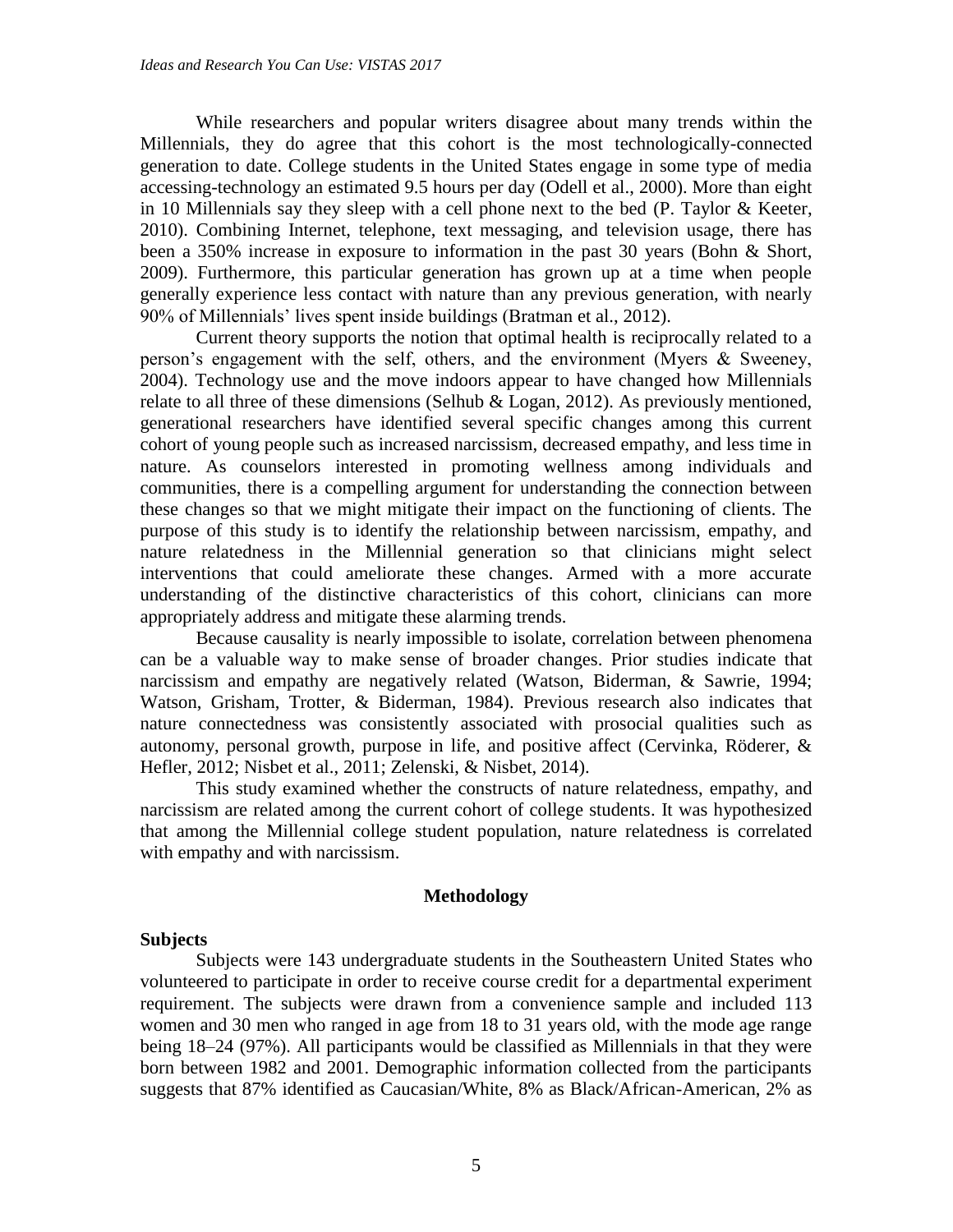Latino/Hispanic, and 1% as Native American, Asian American, and bi-racial. All participants were classified as undergraduates with 48% freshman, 36% sophomores, 14% juniors, and 2% seniors.

#### **Procedure**

Demographic data were collected from all subjects through the online Qualtrics survey software. All subjects were then administered three personality assessments, the Narcissistic Personality Inventory-16 (NPI-16), the Interpersonal Reactivity Index (IRI), and the Nature Relatedness Scale (NRS). The data gathered did not include any identifying or confidential information, and the research protocols were approved by the Institutional Review Board. For the purposes of this study, the scale scores on the NPI-16, the IRI, and NRS were used for comparison. After the data was screened for normality, homoscedasticity, and linearity, three of the participants' scores were eliminated due to missing data, bringing the total number of participants included in the analysis of the data to 140. The results from these assessments were correlated in SPSS to determine if there was a relationship between the factors in each construct. A two-tailed Pearson correlation coefficient was calculated to determine the directional relationship between the corresponding constructs of narcissism, empathy, and nature relatedness.

#### **Instruments**

The Narcissistic Personality Inventory (NPI) is the most widely used instrument to measure narcissism in the general population (Twenge et al., 2008a). Narcissism as a construct refers to a combination of personality traits that involve a sense of grandiosity coupled with a fragile sense of self (Ames, Rose, & Anderson, 2006). The NPI is not a clinical instrument for diagnosing narcissistic personality disorder as there is not a cut-off score related to this instrument. The NPI-16 parallels the older, established measure, the NPI-40 (Raskin & Terry, 1988). Ames et al. (2006) reported strong psychometric properties. The NPI-16 demonstrated convergent and discriminate validity, predictive validity, and strong test-retest reliability (0.85). The NPI-16 is also protected from the social desirability bias because it utilizes forced-choice dyads (Twenge et al., 2008a).

The Interpersonal Reactivity Index (Davis, 1980) is an instrument designed to measure the multi-dimensional aspects of empathy. Davis designed the IRI to capture both the cognitive and emotional aspects of empathy in an instrument that could be easily administered and scored. In this study, researchers divided dispositional empathy into four separate categories: perspective taking (PT), empathic concern (EC), fantasy (FS), and personal distress (PD). Davis (1980) reported that the IRI has strong psychometric properties. Internal reliability, as demonstrated by the standardized alpha coefficients, was similar for both men and women on all of the subscales. The IRI yields strong testretest reliability coefficients (FS: 0.79, 0.81; PT: 0.61, 0.62; EC: 0.72, 0.70; PD: 0.68, 0.76). Because the instrument was developed with items drawn from established scales, the IRI is likely valid with regard to content. Sex differences detected on each scale were also consistent with previous research (Mehrabian & Epstein, 1972). The consistency of IRI scores to previous research suggests external validity for the instrument.

The Nature Relatedness Scale (NRS) is an instrument designed to measure the affective, cognitive, and experiential aspects of a person's connection to nature (Nisbet, et al., 2009). Based on previous environmental measures, literature reviews, and the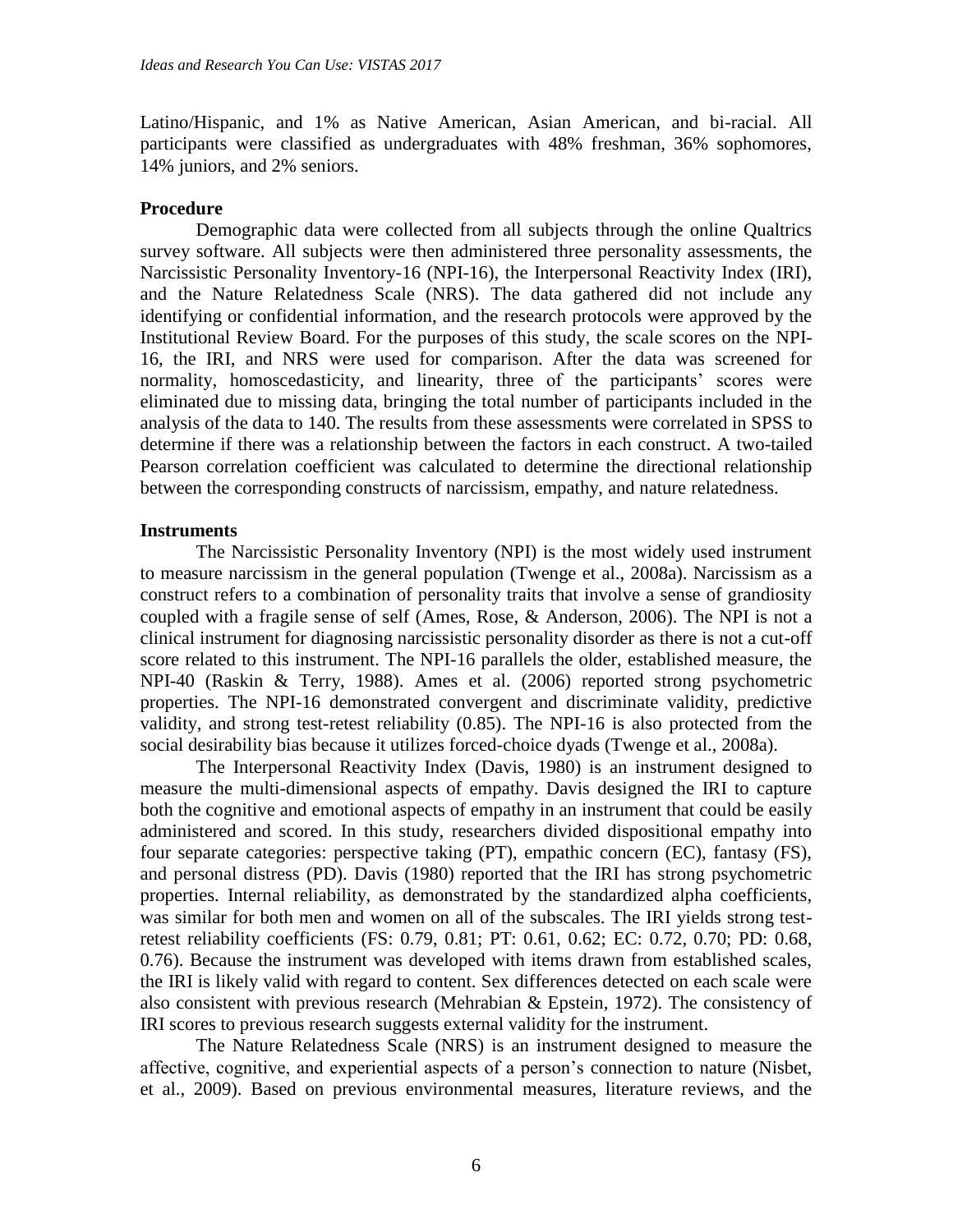construct of nature relatedness, the NRS measures three factors: NR-Self, NR-Perspective, and NR-Experiences. The NR-Self is thought of as the ecological self, or a measure of how strongly people identify with the natural world. The NR-Perspective refers to how a person's attitude to nature is manifested through approach and behavior. The third factor, NR-Experience, reflects a person's physical familiarity and attraction to nature (Nisbet et al., 2009). The instrument demonstrates good internal consistency; Cronbach's alpha for the full scale was 0.87, and 0.84, 0.66, and 0.80 for three factors comprising nature relatedness. Test-retest correlations were also strong for the entire inventory (0.85) as well as the individual factors (0.81; 0.6; 0.85). The NRS also suggests reliability and validity when correlated with other environmental scales, behavior, and frequency of time in nature.

#### **Results**

Responses to the three assessments were calculated, averaged, and then screened for assumptions of normality, homoscedasticity, and linearity. With these conditions met, two-tailed Pearson's correlation coefficients were calculated. Overall, NPI scores were normally distributed and ranged from 19 to 28 with a mean of 23.93. IRI scores were also normally distributed and ranged from 73 to 107, with a mean of 88.26. NR scores were normally distributed and ranged from 42 to 79, with a mean of 59.96 (see Table 1).

#### Table 1.

#### *Descriptive statistics of data*

|                       | Minimum | Maximum | Mean  | Mode | Std.<br>Deviation |
|-----------------------|---------|---------|-------|------|-------------------|
| Narcissism            | 19      | 28      | 23.93 | 24   | 1.557             |
| Empathy               | 73      | 107     | 88.26 | 89   | 7.498             |
| Nature<br>Relatedness | 42      | 79      | 59.96 | 60   | 6.833             |

#### Table 2.

*Correlations of total assessment scores*

|                                     |                            | Narcissism | Empathy   | Nature<br>Relatedness |
|-------------------------------------|----------------------------|------------|-----------|-----------------------|
| Narcissism                          | Pearson Correlation        | 1.000      | .030      | .048                  |
|                                     | Sig. (2-tailed)            |            | .726      | .571                  |
| Empathy                             | Pearson Correlation        | .030       | 1.000     | $.308**$              |
|                                     | Sig. (2-tailed)            | .726       |           | .000                  |
| <b>Nature</b><br><b>Relatedness</b> | <b>Pearson Correlation</b> | .048       | $.308***$ | 1.000                 |
|                                     | $Sig. (2-tailed)$          | .571       | .000      |                       |

\*\*. Correlation is significant at the 0.01 level (2-tailed).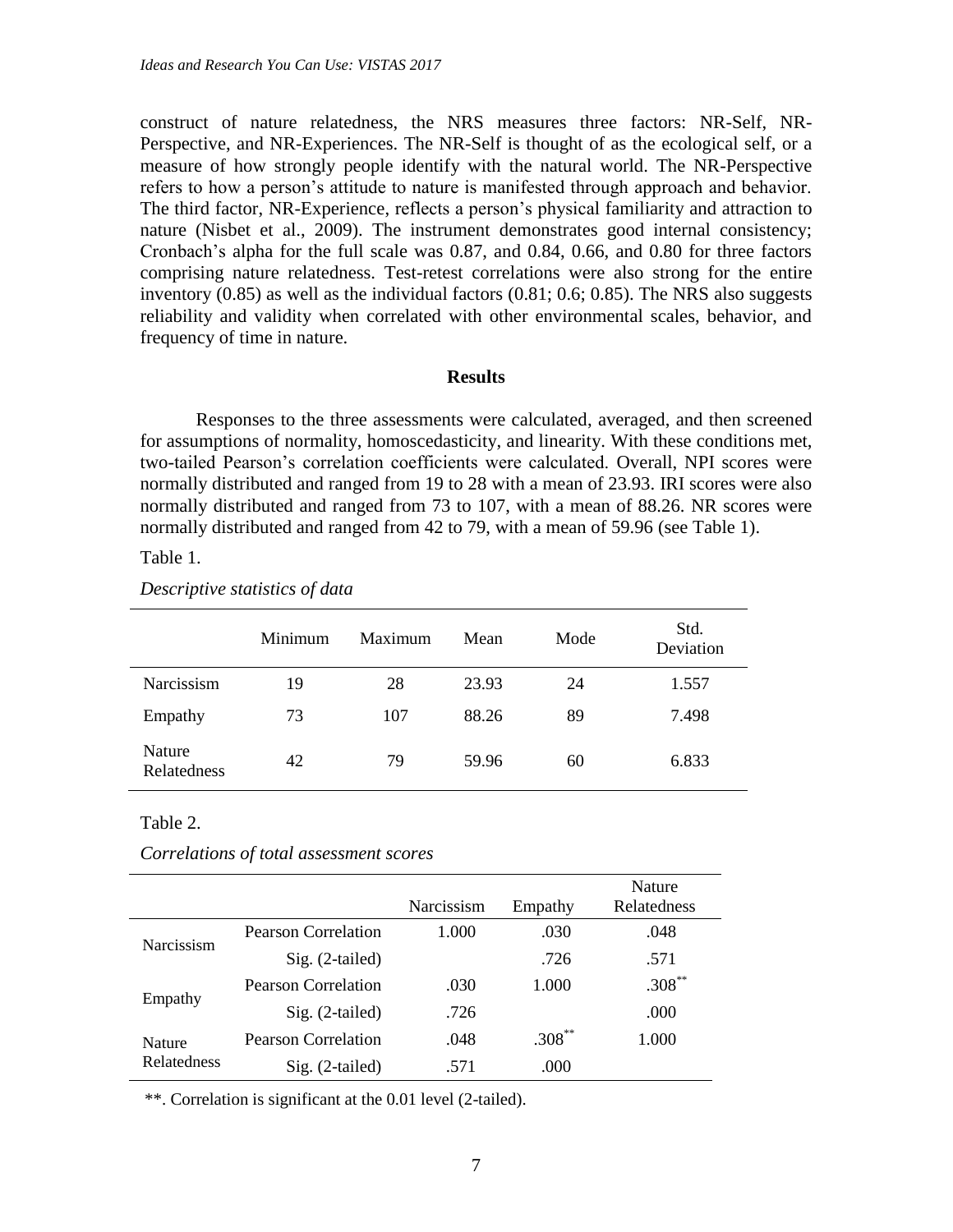As predicted, there was a positive relationship between empathy and nature relatedness (see Table 2). The data suggests there is a statistically significant relationship between the empathy and nature relatedness ( $r = .308$ ,  $p < 0.001$ ) with a medium effect size. In this study, the data indicated no relationship between empathy and narcissism or between narcissism and nature relatedness. Both of these results confirm the null hypothesis that empathy and narcissism and narcissism and nature relatedness would not be related. The null result of negation in the study seems particularly relevant to the overall interpretation of the results. To check whether the non-significant results were due to a lack of statistical power, post hoc power analysis was conducted using GPower with power (1 -  $\beta$ ) set at 0.80 and  $\alpha = 0.5$ , two-tailed. Power analysis revealed that in order for an effect of this size to be detected (80% chance) as significant at the 5% level, a sample of 8,800 participants would be required for the narcissism/empathy correlation and 3,450 participants would be required for the narcissism/nature relatedness correlation. Thus, it is unlikely that the negative findings can be attributed to a limited sample size.

### Table 3.

| Correlations of NPI-16 Scores and IRI subscale scores |  |  |  |
|-------------------------------------------------------|--|--|--|
|                                                       |  |  |  |

|                             |                        | Narcissism  | Empathic<br>Concern | Fantasy   | Personal<br><b>Distress</b> | Perspective<br>Taking |
|-----------------------------|------------------------|-------------|---------------------|-----------|-----------------------------|-----------------------|
| Narcissism                  | Pearson<br>Correlation | 1.000       | $-.102$             | $-.022$   | $.250^{**}$                 | $-.060$               |
|                             | Sig.(2-tailed)         |             | .230                | .794      | .003                        | .477                  |
| Empathic<br>Concern         | Pearson<br>Correlation | $-.102$     | 1.000               | .042      | $-.042$                     | $.472**$              |
|                             | Sig. (2-tailed)        | .230        |                     | .618      | .618                        | .000                  |
| Fantasy                     | Pearson<br>Correlation | $-.022$     | .042                | 1.000     | $.404***$                   | $-.029$               |
|                             | Sig. (2-tailed)        | .794        | .618                |           | .000                        | .733                  |
| Personal<br><b>Distress</b> | Pearson<br>Correlation | $.250^{**}$ | $-.042$             | $.404***$ | 1.000                       | $-.072$               |
|                             | Sig. (2-tailed)        | .003        | .618                | .000      |                             | .398                  |
| Perspective<br>Taking       | Pearson<br>Correlation | $-.060$     | $.472$ **           | $-.029$   | $-.072$                     | 1.000                 |
|                             | Sig. (2-tailed)        | .477        | .000                | .733      | .398                        |                       |

\*\*. Correlation is significant at the 0.01 level (2-tailed).

When narcissism scores were correlated with subscales of the IRI, there was no relationship between narcissism and three of the four aspects of empathy (see Table 3). The only statistically significant relationship between narcissism and an empathy subscale was personal distress ( $r = 0.250$ ,  $p = 0.003$ ).

Correlations between nature relatedness and the individual subscales within the IRI suggest that there are relationships of varying strength within the construct of empathy. While all four aspects of dispositional empathy were positively correlated with nature relatedness (see Table 4), nature relatedness/empathic concern did not meet the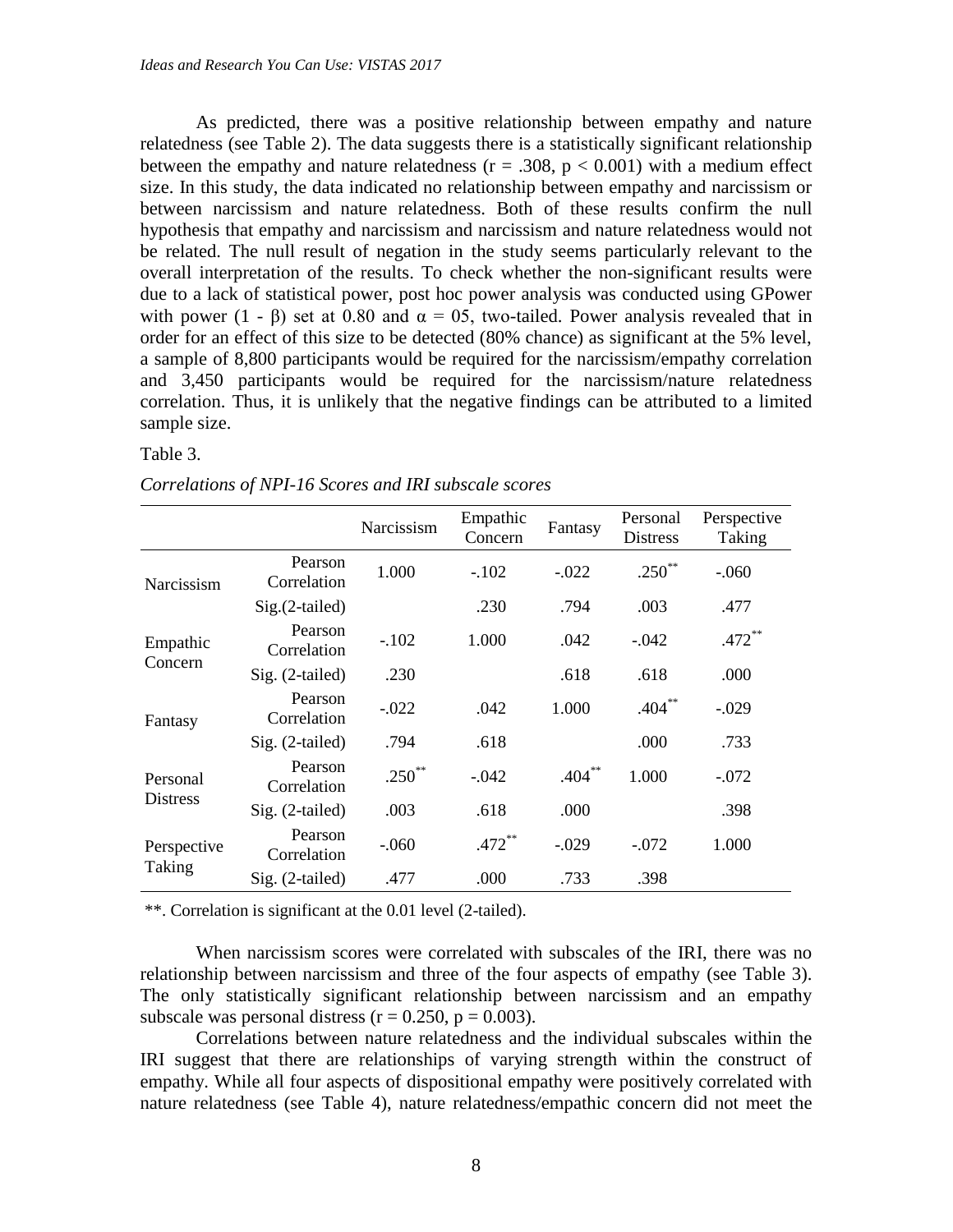criteria for statistical significance. However, there was a small effect size for the NR/EC correlation ( $r = 0.142$ ,  $p = 0.09$ ). The positive correlations between nature relatedness and the other three subscales were found to be statistically significant (NR/F:  $r = 0.207$ ,  $p =$ 0.014; NR/PD:  $r = 0.402$ , p=0.0001; NR/PT:  $r = 0.222$ , p = 0.008). The strongest, most statistically significant relationship was found between nature relatedness and personal distress  $(r = 0.402, p = 0.0001)$ .

Table 4.

|  |  | Correlations of Nature Relatedness scores and IRI subscale scores |
|--|--|-------------------------------------------------------------------|
|--|--|-------------------------------------------------------------------|

|                             |                        | Nature<br>Relatedness | Empathic<br>Concern | Fantasy   | Personal<br><b>Distress</b> | Perspective<br>Taking |
|-----------------------------|------------------------|-----------------------|---------------------|-----------|-----------------------------|-----------------------|
| <b>Nature</b>               | Pearson<br>Correlation | 1.000                 | .142                | $.207*$   | $.402**$                    | $.222$ **             |
| Relatedness                 | Sig. (2-tailed)        |                       | .093                | .014      | .000                        | .008                  |
| Empathic<br>Concern         | Pearson<br>Correlation | .142                  | 1.000               | .042      | $-.042$                     | $.472$ **             |
|                             | Sig. (2-tailed)        | .093                  |                     | .618      | .618                        | .000                  |
| Fantasy                     | Pearson<br>Correlation | $.207*$               | .042                | 1.000     | $.404**$                    | $-.029$               |
|                             | Sig. (2-tailed)        | .014                  | .618                |           | .000                        | .733                  |
| Personal<br><b>Distress</b> | Pearson<br>Correlation | $.402**$              | $-.042$             | $.404***$ | 1.000                       | $-.072$               |
|                             | Sig. (2-tailed)        | .000                  | .618                | .000      |                             | .398                  |
| Perspective<br>Taking       | Pearson<br>Correlation | $.222$ **             | $.472**$            | $-.029$   | $-.072$                     | 1.000                 |
|                             | Sig. (2-tailed)        | .008                  | .000                | .733      | .398                        |                       |

\*. Correlation is significant at the 0.05 level (2-tailed).

\*\*. Correlation is significant at the 0.01 level (2-tailed).

#### **Discussion**

The study's primary purpose was to measure and evaluate the link between the constructs of narcissism, empathy, and nature relatedness. These data suggest that the null hypothesis was confirmed for the relationship between narcissism and empathy, and between nature relatedness and narcissism. This finding contradicts previous research that suggested a strong inverse correlation between narcissism and empathy. Prior studies suggested that narcissism and empathy are negatively related (Watson et al., 1994; Watson et al., 1984). One plausible explanation for this contradictory finding is a social desirability on the part of participants. However, the null was rejected for the relationship between nature relatedness and empathy. Nature relatedness correlated with total scores of empathy, as well as the individual subscales measured by the IRI. This pattern supports the possibility that there is at least some link between a person's ability to connect with the experience of others and that person's overall sense of connection to the natural world. These findings match prior studies on nature relatedness, which found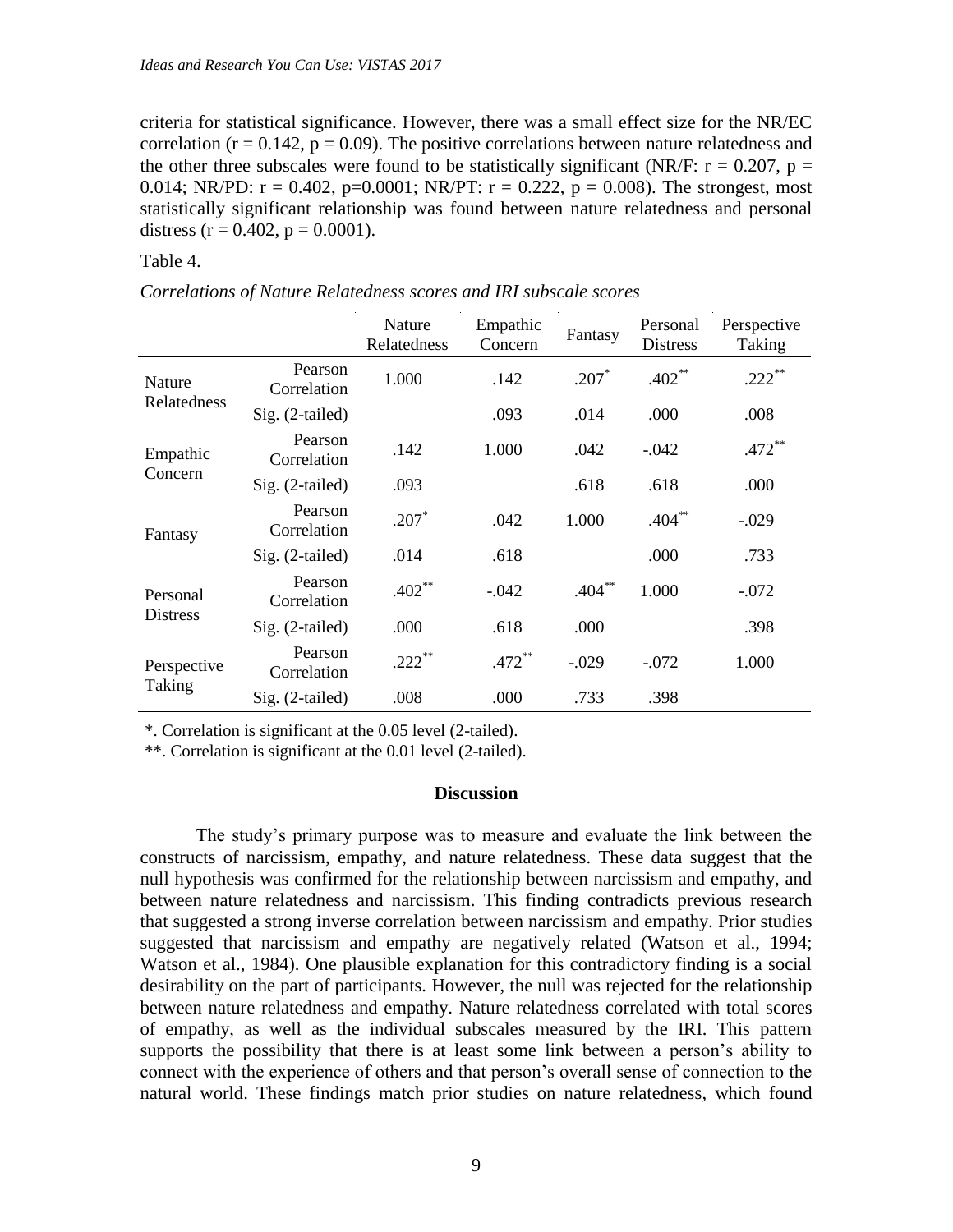evidence for other prosocial qualities such as happiness, personal growth, purpose in life, and positive affect (Cervinka et al., 2012; Nisbet et al., 2011).

These data suggest that connection to nature might account for roughly 10% of a person's total empathy package. In this sense, findings were in keeping with what would make sense intuitively. For instance, it would be strange to suggest that a person's connection to nature would be more important that other aspects of that person, such as their experiences with other people. Were the correlation stronger than 0.31, that might also have implications for individuals who have not had exposure to nature.

The strongest relationship between nature relatedness and dispositional empathy was found between nature relatedness and personal distress ( $r = 0.402$ ,  $p < 0.001$ ) with a medium-large effect size. This finding is supported by previous studies by Nisbet et al. (2009), which suggest that people higher in NR tended to report more environmental concern and endorsement of pro-environmental attitudes. This study also underscores prior research that found a relationship between nature relatedness and conscientiousness (Nisbet et al., 2009). While additional studies are needed to draw strong conclusions, these data suggest there may be reason to consider further exploration of nature relatedness and empathy. Although speculative, fostering a sense of connection to nature could be a possible way to address the decline of empathy. Inversely, fostering a sense of empathy could also be a possible way to address the decline in environmental concern.

#### **Implications for Counseling**

Modern paradigms of wellness in the counseling field acknowledge the value of a person's connection to the self, others, and the natural world. The results of this study may prompt some self-examination on the part of counseling clinicians with Millennials. In particular, clinicians should consider approaches that enhance the empathic capacities of clients. As mentioned previously, empathy is seen by some as the key to connecting with the world (Adler, 1927). What the field has discovered from advances in neuroscience is that empathy is a capacity that can be learned or developed through practice (Cozolino, 2010). The unique core conditions of counseling (Rogers, 1957) make therapy an ideal learning environment for increasing empathy. Clinicians may also find value in working from a more explicitly community-centered approach. Communitycentered approaches "encourage meaningful engagement with others and the natural world by asserting that the therapy process can synergistically work with both the inner and outer worlds of the client" (Doherty, 1995, p. 109).

In addition to adopting a community-centered approach, this study may also support using nature in interventions as a way to foster empathy among Millennials. At this point it would be impossible to say which came first—the nature relatedness and the empathy or the empathy decline and the nature-deficit. However, the fact that there is a statistically significant connection with medium-large effect size may be reason to support existing outdoor or nature-based interventions. Nature-based interventions already have evidence to support their value for increased health benefits, increased focused, and reduced mental health symptoms (Barros, Silver, & Stein, 2009; Burdette & Whitaker, 2005; Hartig, Mang, & Evans, 1991; Kuo & Taylor, 2004; Pedretti-Burls, 2007; A. F. Taylor & Kuo, 2009; A. F. Taylor, Kuo, & Sullivan, 2001). This study provides additional empirical evidence supporting the use of nature-based approaches in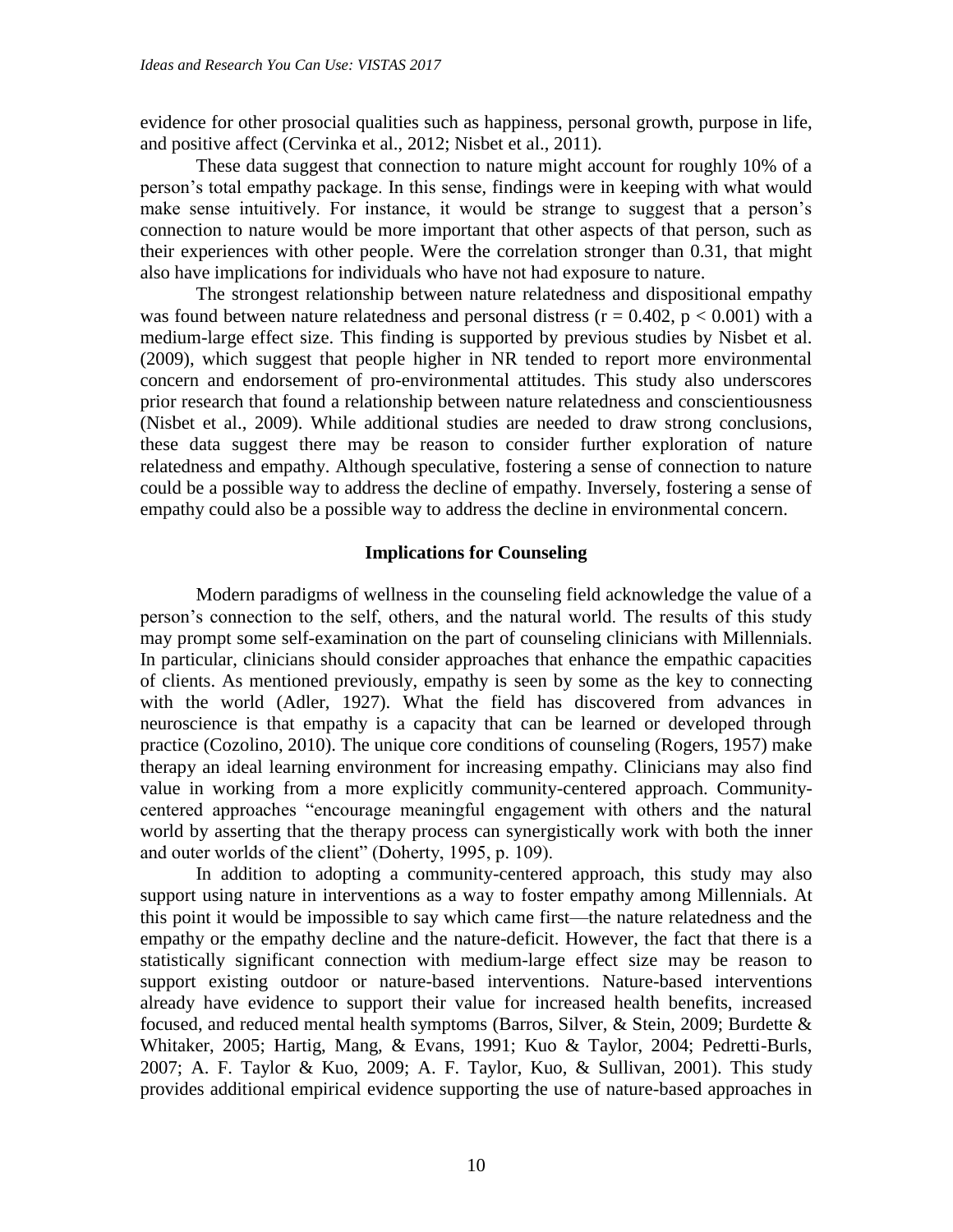the counseling room. These interventions make use of a therapeutic dynamic Carl Jung identified in a dream seminar he gave in 1928. Jung said, "Matter in the wrong place is dirt. People got dirty through too much civilization. Whenever we touch nature, we get clean" (McGuire, 1984, p. 142). For Millennials who have experienced, as Jung called it, "too much civilization," the renewing properties of the natural world offer some evidence-based solutions for reconnecting with their social and environmental systems.

## **Limitations and Future Directions**

One significant limitation of this study was the fact that the data measuring empathy, narcissism, and nature connectedness were collected indirectly. Arguably, direct measures like observation would be an excellent qualitative addition to the study. Future studies in this vein could use a mixed-method rather than a purely quantitative approach. Another possible direction for research would be to conduct a crossgenerational meta-analysis similar to the studies conducted by Konrath (2011) and Twenge et al. (2008a). Sample collection would require extensive time to complete given recent development of the NRS. This sort of study would benefit clinicians addressing the needs specific to each generation going forward from the present.

Limitations of this study are principally found in the fact that the sample size was largely homogenous. Most subjects were Caucasian and female, and for that reason, the participants might not accurately reflect the experience of a broader section of the Millennial generation. The convenience sample of college students also leaves out the 40 to 50% of Millennials who do not attend college.

Because the study was correlational, it was difficult to determine a causal link between any of the constructs. However, this study is a modest step in the direction of understanding the causes and perpetuating factors for the rise in narcissism and decrease in empathy among members of the Millennial generation. By demonstrating a relationship between nature relatedness and empathy, researchers and clinicians can better understand the sociocultural processes that are reinforcing these dispositional changes within the Millennial generation. By understanding the roots of the phenomenon, counselors can begin to think about interventions that might reverse these trends.

#### **References**

- Aberson, C. L., Shoemaker, C., & Tomolillo, C. (2004). Implicit bias and contact: The role of interethnic friendships. *The Journal of Social Psychology*, *144*(3), 335– 347.
- Adler, A. (1927). *Understanding human nature*. Oxford, England: Greenberg.
- Ames, D. R., Rose, P., & Anderson, C. P. (2006). The NPI-16 as a short measure of narcissism. *Journal of Research in Personality*, *40*(4), 440–450.
- Ansbacher, H. L. (1991). The concept of social interest. *Individual Psychology: Journal of Adlerian Theory, Research & Practice*, *47*(1), 28–46.
- Barros, R. M., Silver, E. J., & Stein, R. E. (2009). School recess and group classroom behavior. *Pediatrics*, *123*(2), 431–436.
- Batson, C. D., & Shaw, L. L. (1991). Evidence for altruism: Toward a pluralism of prosocial motives. *Psychological Inquiry*, *2*(2), 107–122.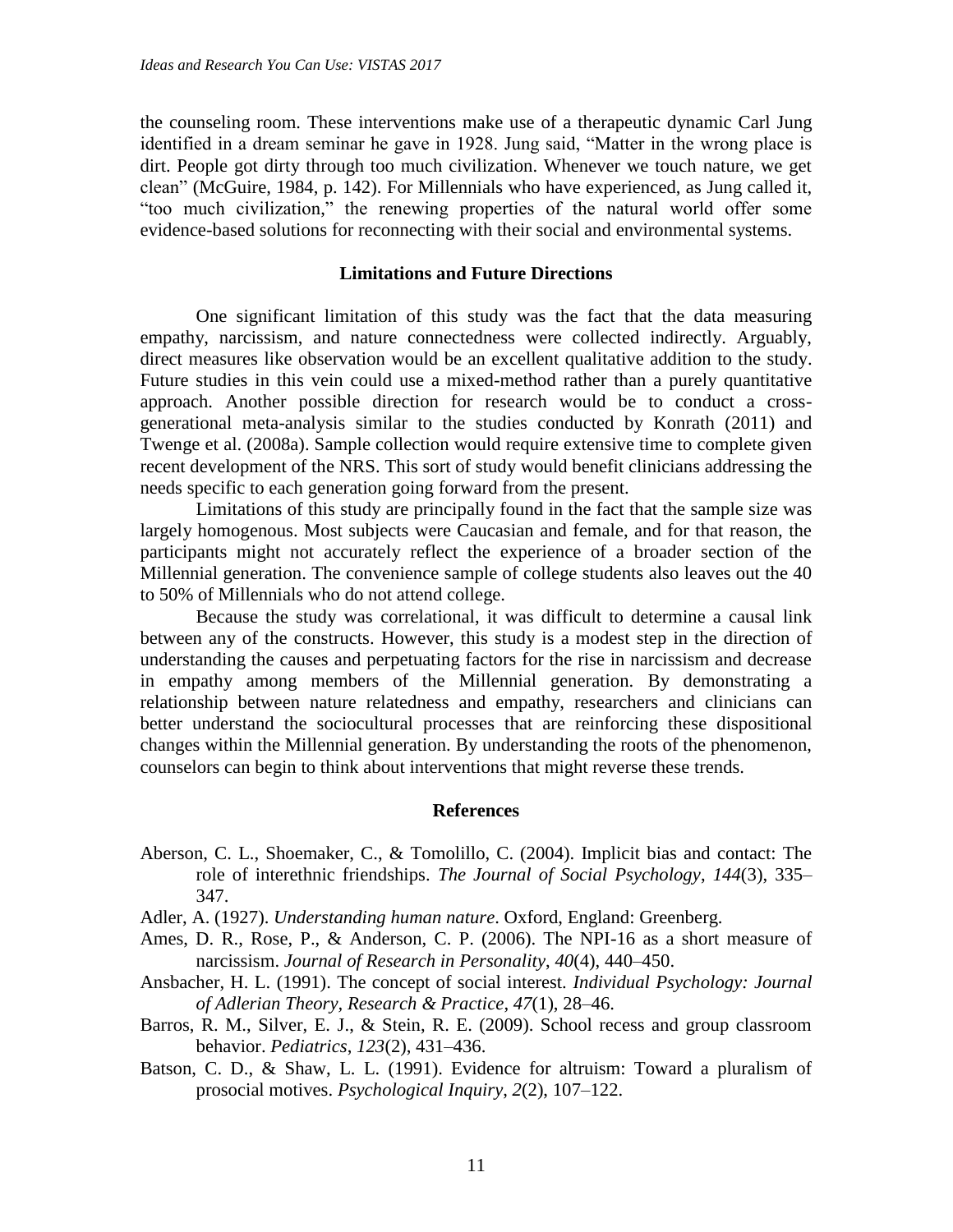- Bohn, R. E., & Short, J. E. (2009). *How much information? 2009 report on American consumers*. San Diego, CA: Global Information Industry Center. Retrieved from https://www.researchgate.net/publication/242562463\_How\_Much\_Information\_2 009\_Report\_on\_American\_Consumers
- Borke, H. (1971). Interpersonal perception of young children: Egocentrism or empathy? *Developmental Psychology*, *5*(2), 263–269.
- Bronfenbrenner, U. (1999). Environments in developmental perspective: Theoretical and operational models. In S. L. Friedman & T. D. Wachs (Eds.), *Measuring environment across the life span: Emerging methods and concepts* (pp. 3–28). Washington, DC: American Psychological Association.
- Burdette, H. L., & Whitaker, R. C. (2005). A national study of neighborhood safety, outdoor play, television viewing, and obesity in preschool children. *Pediatrics*, *116*(3), 657–662.
- Campbell, W. K., Bush, C. P., Brunell, A. B., & Shelton, J. (2005). Understanding the social costs of narcissism: The case of the tragedy of the commons. *Personality & Social Psychology Bulletin*, *31*(10), 1358–1368.
- Campbell, W. K., Rudich, E. A., & Sedikides, C. (2002). Narcissism, self-esteem, and the positivity of self-views: Two portraits of self-love. *Personality and Social Psychology Bulletin*, *28*(3), 358–368.
- Cervinka, R., Röderer, K., & Hefler, E. (2012). Are nature lovers happy? On various indicators of well-being and connectedness with nature. *Journal of Health Psychology*, *17*(3), 379–388.
- Cozolino, L. (2010). *The neuroscience of psychotherapy: Healing the social brain* (2nd ed.). New York, NY: W. W. Norton & Co.
- Davis, M. H. (1980). A multidimensional approach to individual differences in empathy. Washington, DC: American Psychological Association.
- Decety, J., & Lamm, C. (2006). Human empathy through the lens of social neuroscience. *The Scientific World Journal*, *6*, 1146–1163.
- Feshbach, N. D., & Roe, K. (1968). Empathy in six-and seven-year-olds. *Child Development*, *39*, 133–145.
- Freedberg, D., & Gallese, V. (2007). Motion, emotion and empathy in esthetic experience. *Trends in Cognitive Sciences*, *11*(5), 197–203.
- Gentile, B., Twenge, J. M., & Campbell, W. K. (2010). Birth cohort differences in selfesteem, 1988–2008: A cross-temporal meta-analysis. *Review of General Psychology*, *14*(3), 261–268.
- Hartig, T., Mang, M., & Evans, G. W. (1991). Restorative effects of natural environment experiences. *Environment and Behavior*, *23*(1), 3–26.
- Howe, N., & Strauss, W. A. (2000). *Millennials rising: The next great generation*. New York, NY: Vintage Books.
- Konrath, S. H. (2011). Changes in dispositional empathy in American college students over time: A meta-analysis. *Personality and Social Psychology Review*, *15*(2), 180–198.
- Kuo, F. E., & Taylor, A. F. (2004). A potential natural treatment for attentiondeficit/hyperactivity disorder: Evidence from a national study. *American Journal of Public Health*, *94*(9). 1580–1586.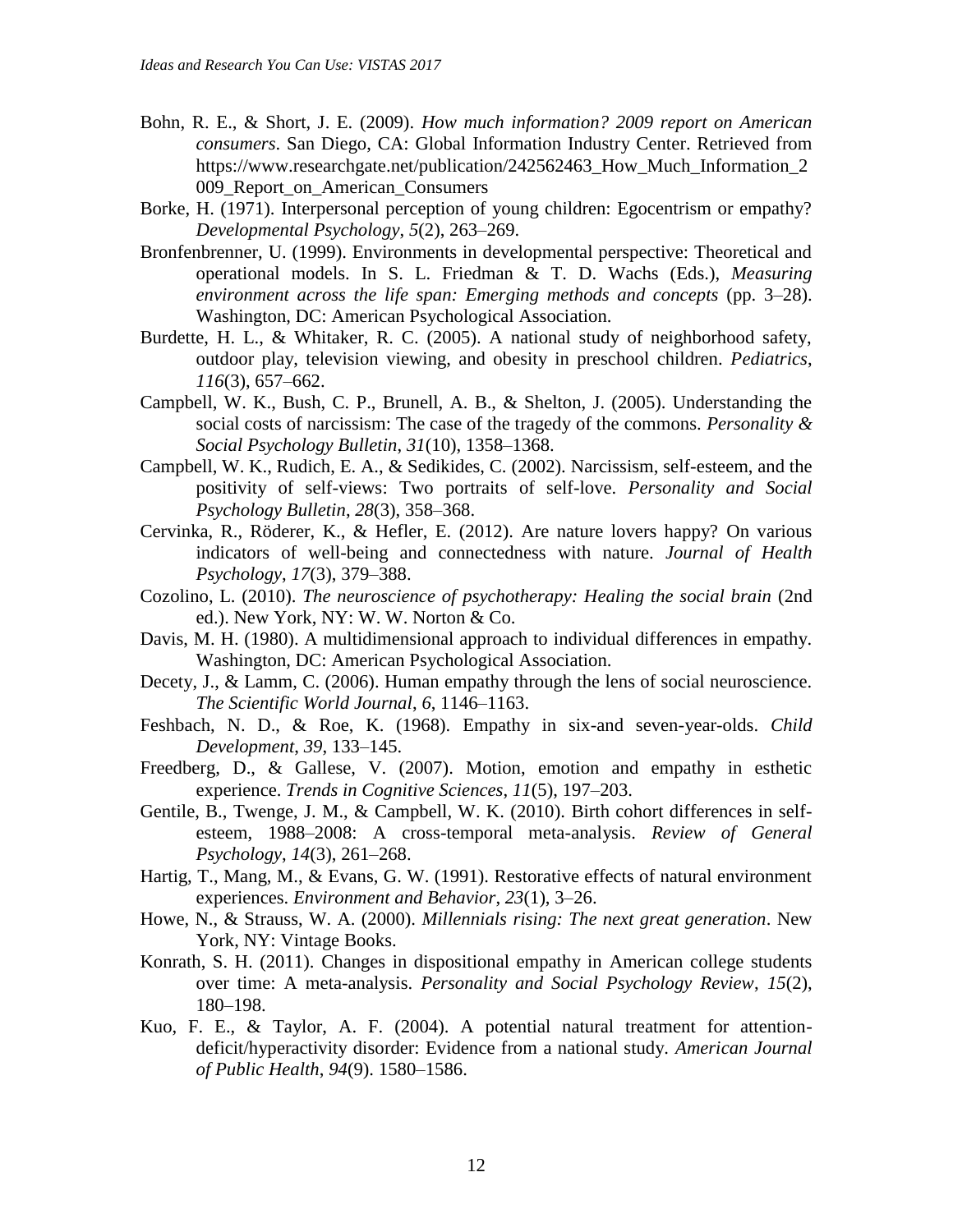- Lamm, C., Batson, C. D., & Decety, J. (2007). The neural substrate of human empathy: Effects of perspective-taking and cognitive appraisal. *Journal of Cognitive Neuroscience*, *19*(1), 42–58.
- Louv, R. (2008). *Last child in the woods: Saving our children from nature-deficit disorder*. Chapel Hill, NC: Algonquin Books.
- May, R. (1989). *The art of counseling*. New York, NY: Gardner Press.
- McGuire, W. (Ed.) (1984). *Dream analysis: Notes of the seminar given in 1928-1930* Princeton, NJ: Princeton University Press.
- Mehrabian, A., & Epstein, N. (1972). A measure of emotional empathy. *Journal of Personality*, *40*(4), 525–543.
- Miller, M. J. (1989). A few thoughts on the relationship between counseling techniques and empathy. *Journal of Counseling & Development*, *67*(6), 350–351.
- Myers, J. E., & Sweeney, T. J. (2004). The indivisible self: An evidence-based model of wellness. *Journal of Individual Psychology*, *60*, 234–244.
- Myers, J. E., Sweeney, T. J., & Witmer, J. M. (2000). The wheel of wellness counseling for wellness: A holistic model for treatment planning. *Journal of Counseling and Development: JCD*, *78*(3), 251–266.
- Nisbet, E. K., Zelenski, J. M., & Murphy, S. A. (2011). Happiness is in our nature: Exploring nature relatedness as a contributor to subjective well-being. *Journal of Happiness Studies*, *12*(2), 303–322.
- Nisbet, E. K., Zelenski, J. M., & Murphy, S. A. (2009). The nature relatedness scale: Linking individuals' connection with nature to environmental concern and behavior. *Environment and Behavior*, *41*(5), 715–740.
- Odell, P. M., Korgen, K. O., Schumacher, P., & Delucchi, M. (2000). Internet use among female and male college students. *CyberPsychology & Behavior*, *3*(5), 855–862.
- Pedretti-Burls, A. (2007). Ecotherapy: A therapeutic and educative model. *Journal of Mediterranean Ecology*, *8*, 19–25.
- Raskin, R., & Terry, H. (1988). A principal-components analysis of the Narcissistic Personality Inventory and further evidence of its construct validity. *Journal of personality and social psychology*, *54*(5), 890–902.
- Reese, R. F., & Myers, J. E. (2012). EcoWellness: The missing factor in holistic wellness models. *Journal of Counseling & Development*, *90*(4), 400–406.
- Rizzolatti, G., & Craighero, L. (2004). The mirror-neuron system. *Annual Review of Neuroscience*, *27*, 169–192.
- Rogers, C. R. (1951). *Client-centered therapy*. Oxford, England: Houghton Mifflin.
- Rogers, C. R. (1957). The necessary and sufficient conditions of therapeutic personality change. *Journal of Consulting Psychology*, *21*(2), 95–103.
- Rogers, C. R. (1975). Empathic: An unappreciated way of being. *The Counseling Psychologist*, *5*(2), 2–10.
- Rudman, L. A. (2004). Social justice in our minds, homes, and society: The nature, causes, and consequences of implicit bias. *Social Justice Research*, *17*(2), 129– 142.
- Selhub, E. M., & Logan, A. C. (2012). *Your brain on nature: The science of nature's influence on your health, happiness and vitality*. Hoboken, NJ: John Wiley & Sons.